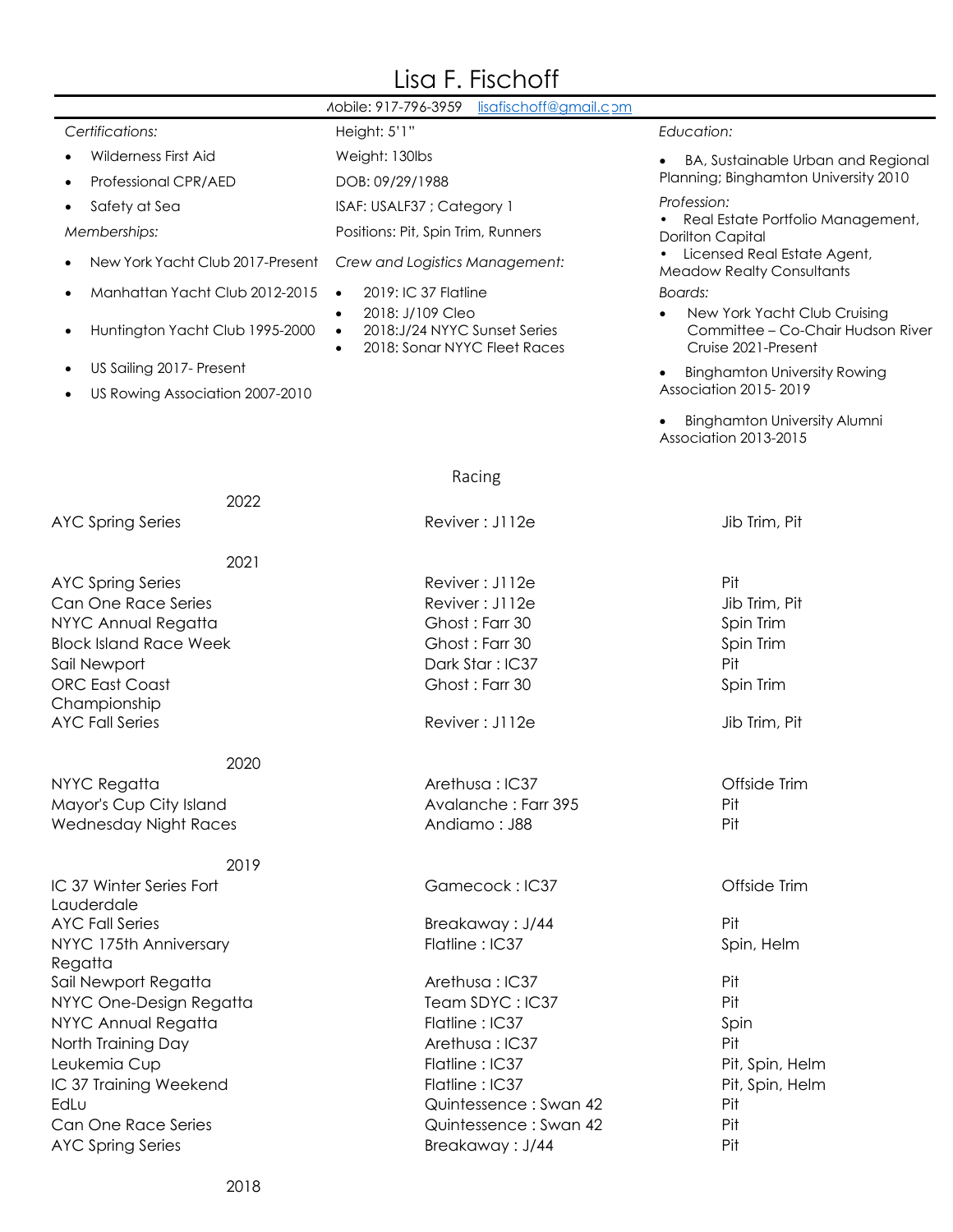| <b>AYC Spring Series</b>                                     | Cleo: J/109                | Pit          |
|--------------------------------------------------------------|----------------------------|--------------|
| EdLu                                                         | Cleo: J/109                | Pit          |
| Cedar Point One Design<br>Regatta                            | Cleo: J/109                | Pit          |
| New York Yacht Club Race<br>Week                             | Cleo: J/109                | Pit          |
| <b>AYC Fall Series</b>                                       | Cleo: J/109                | Pit          |
| J/109 North American                                         | Cleo: J/109                | Pit          |
| Championships                                                |                            |              |
| <b>Red Grant</b>                                             | Magic: J/105               | Pit          |
| Regatta                                                      |                            |              |
| <b>Blue Water</b>                                            | Magic: J/105               | Pit          |
| Regatta                                                      |                            |              |
| Weeknight Race Series, Breakwater                            | Cleo: J/109                | Pit          |
| Yacht Club                                                   |                            |              |
| Weeknight Race Series, Raritan Yacht                         | Magic: J/105 // Mojo: J/29 | Pit/Spin     |
| Club                                                         |                            |              |
| Weeknight Race Series, Atlantic                              | Latitude: Mason 43         | Pit/Foredeck |
| <b>Highlands Yacht Club</b>                                  |                            |              |
| NYYC May Sunset Series                                       | J/24                       | Jib Trim     |
| <b>NYYC Fleet Races</b>                                      | Sonar                      | Spin/Bow     |
| Oakcliff Match Racing                                        | Swedish Match 40           | Pit          |
| Grade 5 Regatta                                              |                            |              |
| Sail Newport Regatta                                         | Manuel Cardoso: J/70       | Pit          |
| J/105 East Coast                                             | Lou Lou : J/105            | Pit          |
| Championships                                                |                            |              |
| Sunday Series, Nyack Boat                                    | Jed Kwartlar : Lighting    | Bow          |
| Club                                                         |                            |              |
| Ms. Race Atlantic                                            | Overlap: Beneteau 41.7     | Pit          |
| <b>Highlands Yacht Club</b>                                  |                            |              |
|                                                              |                            |              |
| 2017                                                         |                            |              |
| Weeknight Race Series, Atlantic                              | Latitude: Mason 43         | Pit/Foredeck |
| <b>Highlands Yacht Club</b><br><b>Block Island Race Week</b> |                            | Pit/Foredeck |
|                                                              | Latitude: Mason 43         |              |
| <b>Red Grant</b><br>Regatta                                  | Latitude: Mason 43         | Pit/Foredeck |
| <b>AYC Fall Series</b>                                       | Emoticon: J/109            | Pit          |
|                                                              |                            |              |
| 2016                                                         |                            |              |
|                                                              |                            |              |
| Weeknight Race Series, Atlantic                              | Latitude: Mason 43         | Pit/Foredeck |
| <b>Highlands Yacht Club</b>                                  |                            |              |
| <b>Red Grant</b>                                             | Latitude: Mason 43         | Pit/Foredeck |
| Regatta                                                      |                            |              |
| <b>Blue Water</b>                                            | Latitude: Mason 43         | Pit/Foredeck |
| Regatta                                                      |                            |              |
|                                                              |                            |              |
| 2015                                                         |                            |              |
| Weeknight Race Series Manhattan<br>Yacht Club                | Fairhope: J/105            | Pit          |
| Weeknight Race Series, Atlantic                              | Latitude: Mason 43         | Pit/Foredeck |
|                                                              |                            |              |

Highlands Yacht Club Red Grant Regatta Latitude : Mason 43 Pit/Foredeck

Blue Water Regatta

Latitude : Mason 43 Pit/Foredeck